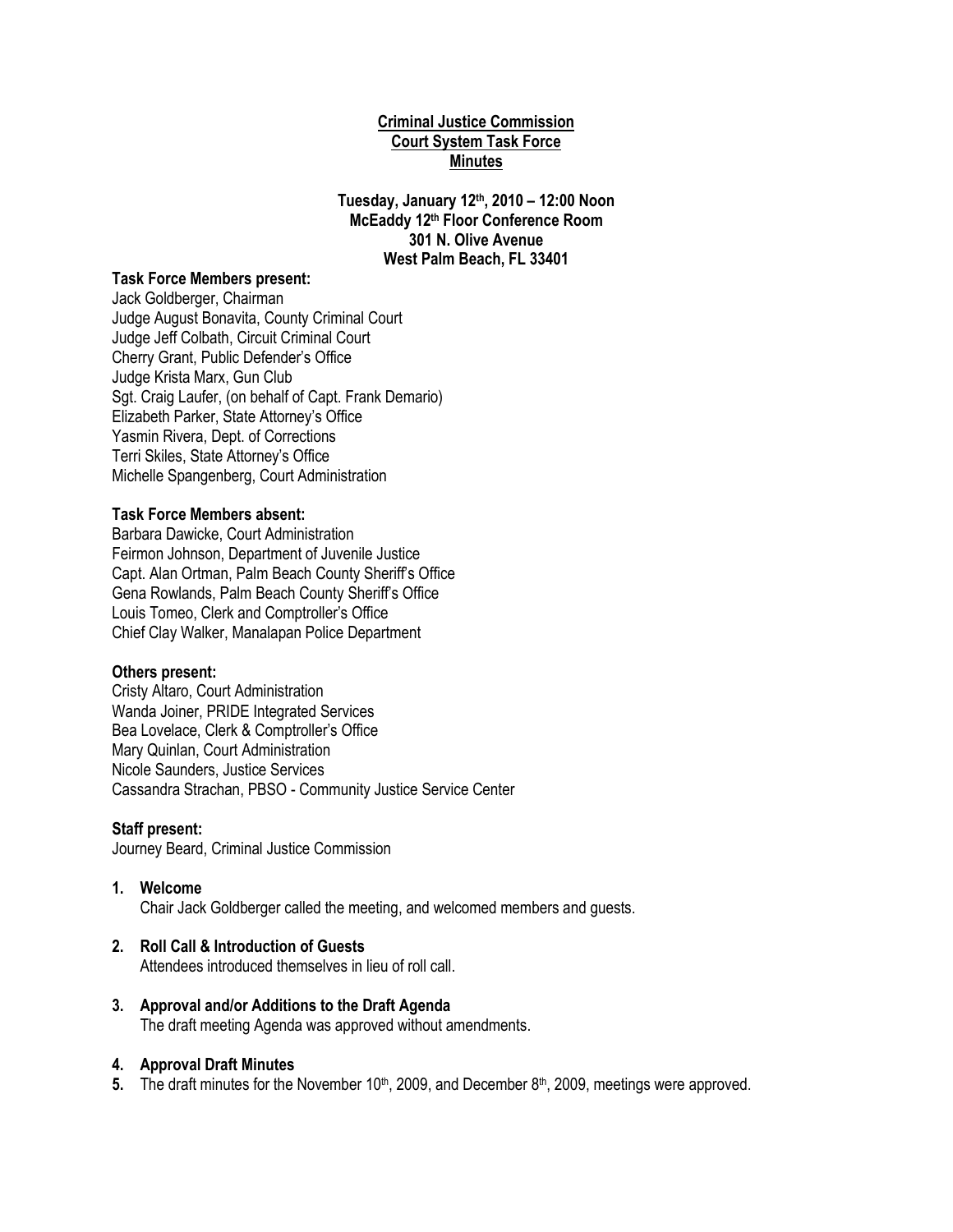**6. Chairman's Comments** – Chair Goldberger requested that members volunteer issues and/or projects for consideration before the Task Force.

# **7. New Business**

- a. **Procedure for Return of Firearms:** Michelle Spangenberg, Court Administration, explained that Judge Blanc was contacted by a local criminal defense attorney regarding an Administrative Order (AO) already being used in the 12<sup>th</sup> Circuit concerning the Procedure for Return of Firearm to individuals who may have been arrested. Specific types of charges (domestic violence, Baker Act, felonies or misdemeanors charged but later dismissed, etc) are not included under this AO. Terri Skiles, State Attorney's Office, remarked that an individual could file a motion for return of the firearm. Cherry Grant, Public Defender's Office, commented that a FL statute specifically states the individual has 60 days to obtain return of their firearm, as well as cases from the 1<sup>st</sup> and  $3<sup>rd</sup>$  Circuits, which states the judge having jurisdiction over the initial case has authority over the return of the firearm. Liz Parker, State Attorney's Office, offered that she has already contacted PBSO to obtain their input for a possible AO for our Circuit, and will be contacting law enforcement agencies from other municipalities to gain their input. Ms. Parker will report back in February.
- b. **Court Analyst and County Criminal Case Manager:** Michelle Spangenberg, Court Administration, asked that the introduction of these two new staff members be tabled until the February meeting, but did provide an overview of proposed duties. David Simmons, Court Analyst, is an attorney who will be analyzing data relating to jail population, pre and post sentence data including variables such as length of stay and charges, providing data reports relating to in-custody defendants, assembling court data and performance measures. Stewart Saalfield, County Criminal Case Manager, will be monitoring the misdemeanor VOP and Failure to Appear hearings at Gun Club, and facilitating the resolution of cases that are beyond Supreme Court time standards for case disposition.
- c. **Coordination with PBC School District for Treatment of Juvenile Offenders in Juvenile Court vs. Juveniles Direct-Filed into Adult Court:** Judge Jeff Colbath, Circuit Criminal Court, described a situation that has occurred within the school systems when juveniles have been charged with a crime and direct-filed into adult court, yet the school district is not getting notified that the juvenile will be returning to school. There is currently no liaison between the adult court system and the school district. This has resulted in potential problems since these juveniles, typically charged with serious and/or violent crimes, are returning to school. Task Force members discussed the possibility of having a school district liaison at Gun Club's first appearance hearings for these juveniles. This liaison could provide additional knowledge on those juveniles via speakerphone or satellite. The juvenile cases called at a particular point on the docket. Michelle Spangenberg and Cristy Altaro will contact school district liaisons and report back to the Task Force during the February meeting.

# **8. Old Business**

# **9. Updates & Initiatives**

a. **Veterans Court:** Michelle Spangenberg, Court Administration, explained the Veterans Administration (VA) contacted Judge Blanc to discuss the possibility of implementing a Veterans Court. There is a nationally recognized Buffalo model that has been recognized, and the VA is considering the possibility of allocating a fulltime staff person to attend first appearance court hearings and identify veterans who could benefit from specialized VA services. Nicole Saunders, Justice Services, commented that Broward County and Miami Dade County already have Veterans Courts that are operating. Pre-Trial Services has been collecting data from June – December '09 to obtain the exact number of defendants who have served in the military who might benefit.